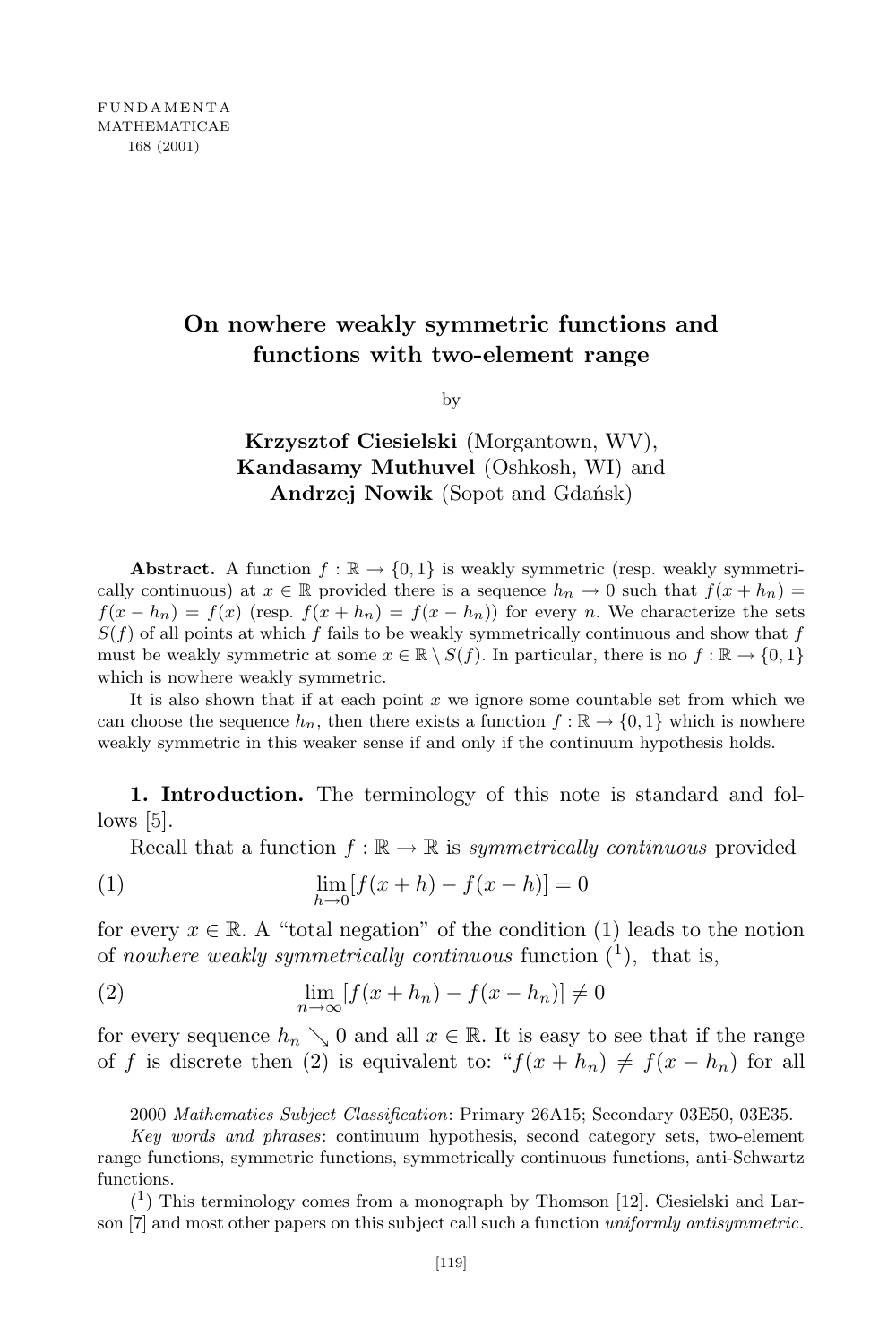but finitely many *n*." In particular, if  $f : \mathbb{R} \to \mathbb{N}$  then f is not weakly symmetrically continuous at  $x \in \mathbb{R}$  provided  $f(x+h) \neq f(x-h)$  for all  $h > 0$  small enough, that is, when there exists an  $\varepsilon_x > 0$  such that the interval  $(0, \varepsilon_x)$  is disjoint from the set

$$
S_x = \{h > 0 : f(x - h) = f(x + h)\}.
$$

In [7] Ciesielski and Larson constructed a nowhere weakly symmetrically continuous function  $f : \mathbb{R} \to \mathbb{N}$  for which each set  $S_x$  is finite. (See also [5, Cor. 7.4.2].) They also show there that there is no nowhere weakly symmetrically continuous function with two-element range. The latter fact was proved earlier by Kostyrko [10].

Nowhere weakly symmetrically continuous functions have been studied by many authors. Komjáth and Shelah  $[9]$  investigated under what set theoretical assumptions the sizes of all sets  $S<sub>x</sub>$  can be bounded by a fixed number. (See also [4].) In [2] Ciesielski proved that there is no nowhere weakly symmetrically continuous function with three-element range and in [3] he showed that the technique of [2] cannot be used to prove that there is no nowhere weakly symmetrically continuous function with four-element range. It is still an open question (see [7, Problem 1(a)], [6, Problem 2(a)], or  $[12]$ ) whether there exists a nowhere weakly symmetrically continuous function with finite range, though Ciesielski and Shelah [8] constructed a nowhere weakly symmetrically continuous function with bounded countable range.

For  $f : \mathbb{R} \to \mathbb{R}$  let  $S(f)$  denote the set of all points at which f is not weakly symmetrically continuous, that is,

 $S(f) = \{x \in \mathbb{R} : f \text{ is not weakly symmetrically continuous at } x\}.$ 

We say that a set  $A \subset \mathbb{R}$  is *locally symmetric* provided for every  $x \in A$  there exists an  $\varepsilon_x > 0$  such that

$$
x - h \in A \iff x + h \in A \quad \text{for every } h \in (0, \varepsilon_x).
$$

Our first theorem characterizes the family of all sets  $S(f)$  with  $f$ :  $\mathbb{R} \to \{0, 1\}.$ 

THEOREM 1. (a) If  $f : \mathbb{R} \to \{0,1\}$  then the set  $S(f)$  is countable and *locally symmetric.*

(b) *For every countable and locally symmetric subset A of* R *there exists*  $an f: \mathbb{R} \to \{0,1\}$  *such that*  $S(f) = A$ *.* 

A notion dual to weakly symmetrically continuous function is that of a symmetric function: a function  $f : \mathbb{R} \to \mathbb{R}$  is *symmetric* provided

(3) 
$$
\lim_{h \to 0} [f(x+h) + f(x-h) - 2f(x)] = 0
$$

for every  $x \in \mathbb{R}$ . The "total negation" of (3) parallel to that done for the case of symmetrically continuous function leads to the notion of *nowhere weakly*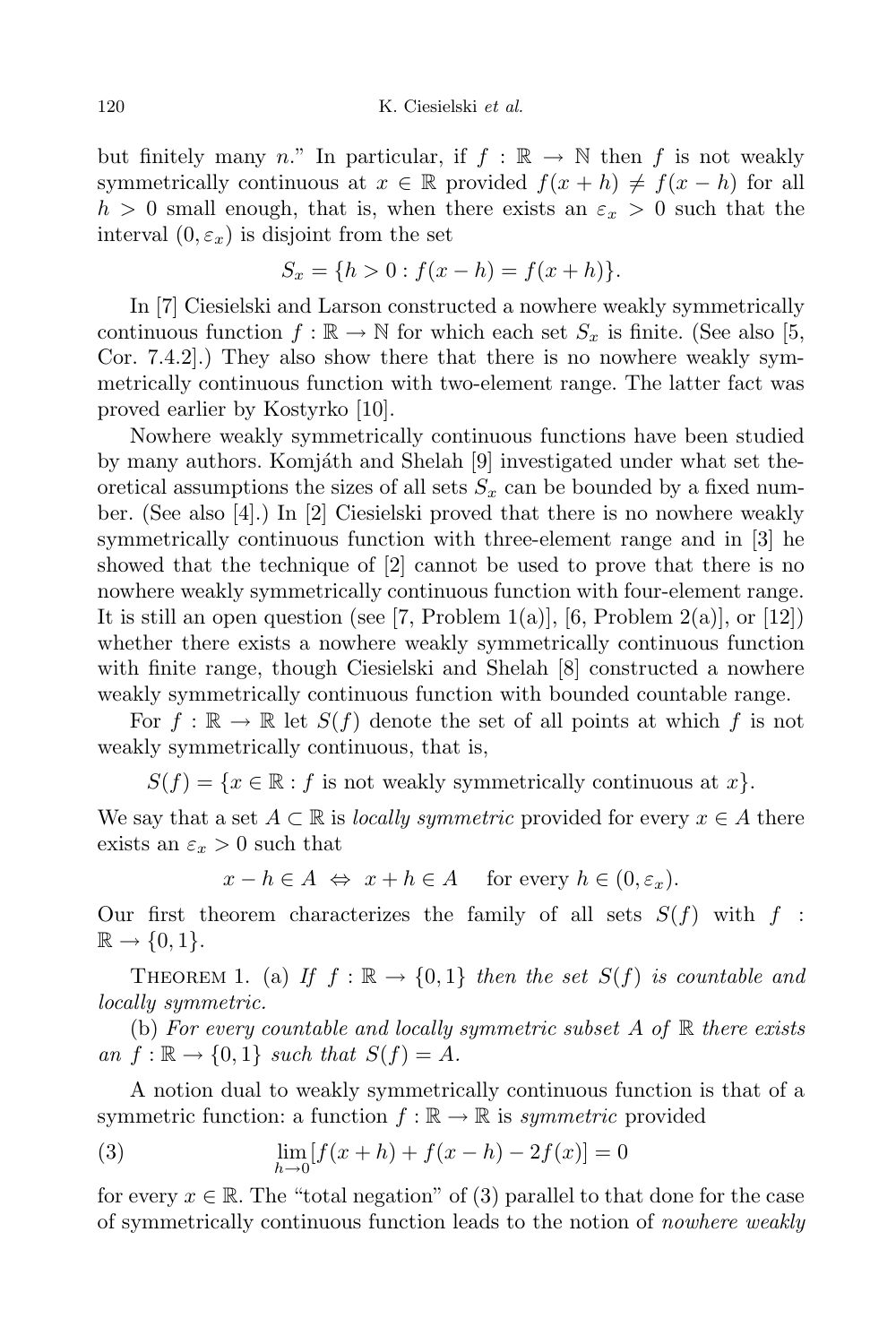symmetric function and was introduced by Ciesielski in  $[3]$   $(2)$ . We will be interested in this notion only for functions  $f : \mathbb{R} \to S$  when  $S \subset \mathbb{N}$  contains no arithmetic progression of length three. In this particular case it is more convenient to adopt a simpler equivalent definition: a function  $f : \mathbb{R} \to S$  is nowhere weakly symmetric provided for every  $x \in \mathbb{R}$  there exists an  $\varepsilon_x > 0$ such that the interval  $(0, \varepsilon_x)$  is disjoint from the set

$$
T_x = \{h > 0 : f(x - h) = f(x) = f(x + h)\}.
$$

The paper [3] contains also a construction of a nowhere weakly symmetric function  $f: \mathbb{R} \to S \subset \mathbb{N}$  for which  $T_x = \emptyset$  for every  $x \in \mathbb{R}$ . It also contains the question whether there exists a nowhere weakly symmetric function with two-element range. One of the goals of this paper is to answer this question in the negative:

Theorem 2. *There is no nowhere weakly symmetric function f* :  $\mathbb{R} \rightarrow \{0,1\}.$ 

In the second part of the paper we will consider the variations of weak symmetric continuity and weak symmetry associated with any ideal *I* on R in the following way: for every  $x \in \mathbb{R}$  we choose an exceptional set  $E_x \in \mathcal{I}$ , and for this x we consider only the sequences  $h_n$  disjoint from  $E_x$ . Investigation of these notions for the ideal of countable subsets of  $\mathbb R$  leads to the following theorem.

Theorem 3. *The following conditions are equivalent.*

(i) *The Continuum Hypothesis.*

(ii) *There exists* a function  $f : \mathbb{R} \to \{0,1\}$  *such* that  $|S_x| \leq \omega$  for *every*  $x \in \mathbb{R}$ .

(iii) *There exists* a *function*  $f : \mathbb{R} \to \{0,1\}$  *such that for every*  $x \in \mathbb{R}$ *there exists an*  $\varepsilon_x > 0$  *such that*  $|S_x \cap (0, \varepsilon_x)| \leq \omega$ *.* 

(iv) *There exists* a function  $f : \mathbb{R} \to \{0,1\}$  *such that*  $|T_x| \leq \omega$  for *every*  $x \in \mathbb{R}$ .

(v) There exists a function  $f : \mathbb{R} \to \{0,1\}$  such that for every  $x \in \mathbb{R}$ *there exists an*  $\varepsilon_x > 0$  *such that*  $|T_x \cap (0, \varepsilon_x)| \leq \omega$ *.* 

It should be pointed out here that the equivalences (i)*⇔*(ii)*⇔*(iii) are known and were proved in [7]. (See also [5, Thm. 7.4.4].)

We also show (Theorems 9 and 10) that for the ideal of meager subsets of R a similar theorem cannot be proved.

<sup>(</sup> 2 ) Ciesielski [3] calls such functions *anti-Schwartz* , while current terminology follows Thomson [12].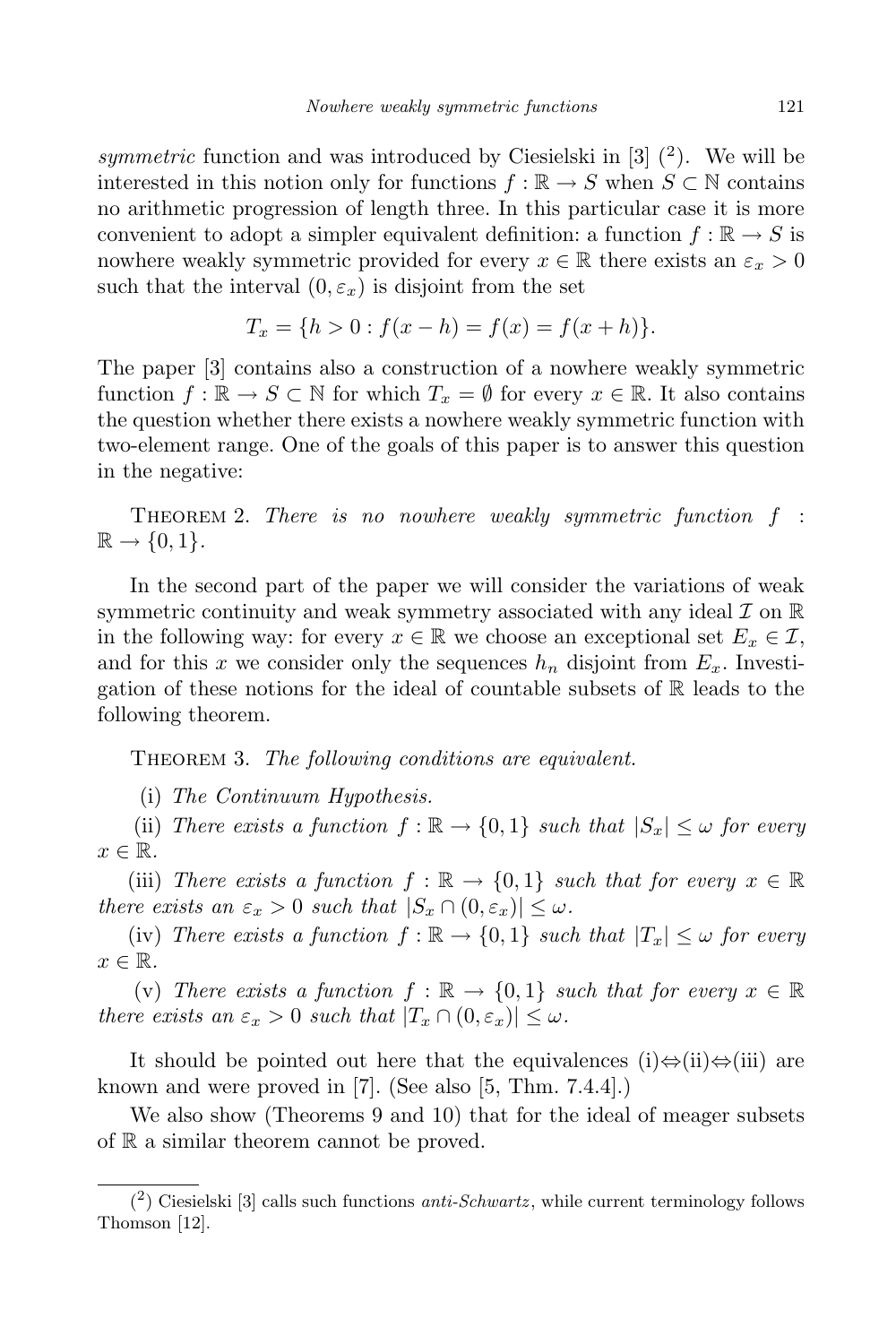## **2. Every function with two-element range is somewhere weakly symmetric**

*Proof of Theorem 1*(*a*)*.* We first show that  $S(f)$  is countable. For  $0 < n < \omega$  let

$$
S_n(f) = \{ x \in \mathbb{R} : (0, 1/n) \cap S_x = \emptyset \}.
$$

Then clearly

$$
S(f) = \bigcup_{0 < n < \omega} S_n(f).
$$

We will show that each  $S_n(f)$  is discrete, so countable.

Fix an  $n < \omega, n > 0$ . We will show that if  $a, b \in S_n(f)$  are such that  $0 < b - a < 1/n$  then the points *a* and *b* are isolated in  $S_n(f)$ . This clearly implies that  $S_n(f)$  is discrete.

So take  $a, b \in S_n(f)$  such that  $0 < b - a < 1/n$  and consider the set

$$
Z = \left(b - \frac{1}{n}, a + \frac{1}{n}\right) \setminus \{a, b\}.
$$

We will show that  $Z \cap S_n(f) = \emptyset$ , so that *a* and *b* are isolated in  $S_n(f)$ .

Thus, take any  $z \in Z$ . Since the diameter of  $\{a, b, z\}$  is less than  $1/n$  we have

$$
f(2a - z) = 1 - f(z) = f(2b - z).
$$

But the mid point  $(a + b) - z$  of  $2a - z$  and  $2b - z$  is at distance less than 1/*n* from  $\{2a - z, 2b - z\}$ . So  $(a + b) - z \notin S_n(f)$ .

This implies that the set  $Z = (a + b) - Z$  is disjoint from  $S_n(f)$ , as required.

It is also easy to see that if  $x \in S(f)$  and  $\varepsilon_x > 0$  is such that  $(0, \varepsilon_x) \cap S_x$ = *∅* then

$$
x - h \in S(f)
$$
  $\Leftrightarrow$   $x + h \in S(f)$  for every  $h \in (0, \varepsilon_x)$ .

Thus,  $S(f)$  is locally symmetric.

*Proof of Theorem 1*(*b*)*.* The proof presented here is an elaboration of that for [9, Thm. 1], where it is proved that for any countable subset *A* of  $\mathbb{R}$  there exists an *f* :  $\mathbb{R}$  → {0, 1} with *A* ⊂ *S*(*f*).

Let  $\{a_n : 0 < n < \omega\}$  be an enumeration of *A* and  $\{d_n : 0 < n < \omega\}$  be an enumeration of  $G(A) \setminus A$ , where  $G(A)$  is the additive group generated by *A*. Following [9] for every  $n < \omega$  we define inductively a finite collection  $\mathcal{I}_n = \{I_\gamma : \gamma \in \Gamma_n\}$  of open intervals such that  $\emptyset = \Gamma_0 \subseteq \Gamma_1 \subseteq \ldots$ , each  $I_\gamma$ is of the form  $(b_{\gamma} - h_{\gamma}, b_{\gamma} + h_{\gamma})$ , and the following properties hold for any  $\gamma, \gamma' \in \Gamma_n$ :

(1) If  $\gamma \neq \gamma'$ , then either  $I_{\gamma} \cap I_{\gamma'} = \emptyset$  or one of the intervals  $I_{\gamma}$  and  $I_{\gamma'}$ is a subset of the other.

(2) If  $I_{\gamma'} \subseteq I_{\gamma}$ , then either  $I_{\gamma'} \subseteq (b_{\gamma} - h_{\gamma}, b_{\gamma})$  or  $I_{\gamma'} \subseteq (b_{\gamma}, b_{\gamma} + h_{\gamma})$ .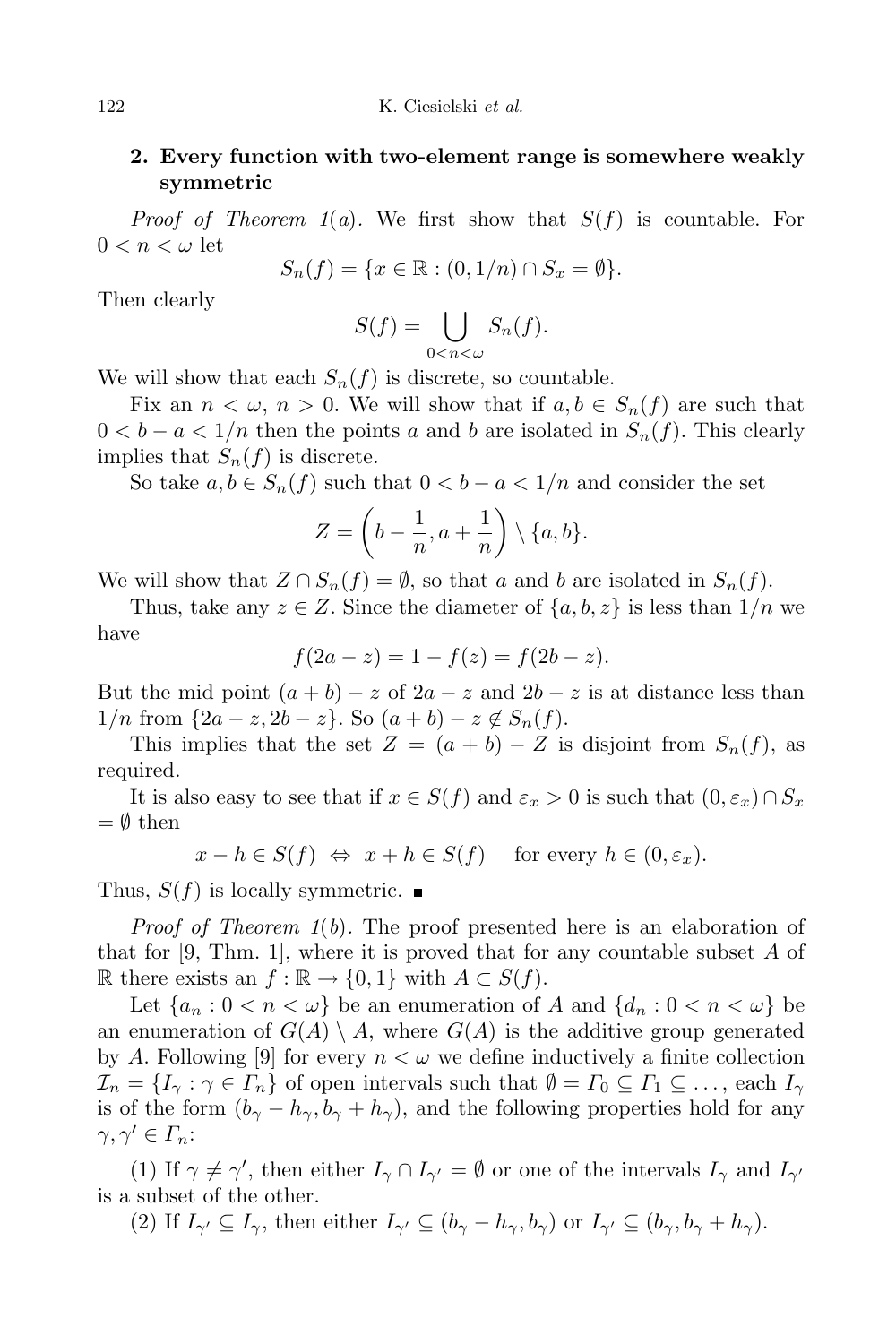- (3)  $\{a_1, \ldots, a_n\} \subseteq B_n \subseteq A$ , where  $B_n = \{b_\gamma : \gamma \in \Gamma_n\}.$
- $(4)$   $b_{\gamma} \pm h_{\gamma} \notin A$ .

(5) If  $I_{\gamma'} \subseteq I_{\gamma}$ , then  $\varphi_{\gamma}[I_{\gamma'}] \in \mathcal{I}_n$ , where  $\varphi_{\gamma} : I_{\gamma} \to I_{\gamma}$  is the reflection with respect to  $b_{\gamma}$ , that is,  $\varphi_{\gamma}(x) = 2b_{\gamma} - x$ .

- (6) If  $x \in I_\gamma$  then  $x \in A$  if and only if  $\varphi_\gamma(x) \in A$ .
- (7) If  $I_{\gamma} \notin \mathcal{I}_{n-1}$  then  $d_n \notin I_{\gamma}$ .

Conditions  $(1)$ – $(5)$  are present in the proof of [9, Thm. 1], while  $(6)$  and  $(7)$ are specific to our construction.

The construction is pretty much a repetition of that in [9]. We start with  $\Gamma_0 = \mathcal{I}_0 = \emptyset$ . If  $\mathcal{I}_{n-1}$  is already constructed, we construct  $\mathcal{I}_n$  as follows. If  $a_n \in B_{n-1}$  we put  $\mathcal{I}_n = \mathcal{I}_{n-1}$ . So assume that  $a_n \notin B_{n-1}$  and notice that the set *B* of all (well defined) numbers  $\varphi_{\gamma_1} \circ \ldots \circ \varphi_{\gamma_r}(a_n)$  has at most  $2^{|I_{n-1}|}$  elements and that  $a_n \in B \subset A \setminus B_{n-1}$ . Find an *h* > 0 small enough that for every  $b \in B$  the interval  $(b - h, b + h)$  is disjoint from the set  ${d_1,\ldots,d_n\}\cup B_n\cup {b_\gamma\pm h_\gamma:\gamma\in\Gamma_{n-1}}$  and that  $A\cap(b-h,b+h)$  is symmetric with respect to *b*. Moreover, decreasing *h* if necessary, we also require that  ${b \pm h : b \in B}$  is disjoint from *A*. We define  $\mathcal{I}_n$  as  $\mathcal{I}_{n-1} \cup \{(b-h, b+h):$  $b \in B$ . It is easy to see that  $\mathcal{I}_n$  is as desired.

In what follows we will write  $y = \varphi_{\gamma_1} \circ \dots \circ \varphi_{\gamma_r}(x)$  only when all  $\gamma_i$ 's are from  $\Gamma = \bigcup_{n<\omega} \Gamma_n$  and the value of the composition is well defined. Note also that if  $y = \varphi_{\gamma_1} \circ \varphi_{\gamma_2}(x)$  and  $I_{\gamma_1} \subsetneq I_{\gamma_2}$  then we also have  $y = \varphi_{\gamma_2} \circ \varphi_{\gamma'_1}(x)$ , where  $b_{\gamma'_1} = \varphi_{\gamma_2}(b_{\gamma_1})$ . From this and the fact that  $\varphi_{\gamma} \circ \varphi_{\gamma}(z) = z$  for every *z* we can conclude that

(\*) If  $y = \varphi_{\gamma'_1} \circ \ldots \circ \varphi_{\gamma'_s}(x)$  there exists an  $r \leq s$  of the same parity as *s* and  $\gamma_1, \ldots, \gamma_r \in \Gamma$  such that  $y = \varphi_{\gamma_1} \circ \ldots \circ \varphi_{\gamma_r}(x)$  and  $I_{\gamma_1} \supsetneq \ldots \supsetneq I_{\gamma_r}$ .

Notice also the following two facts:

(A) If  $y = \varphi_{\gamma_1} \circ \ldots \circ \varphi_{\gamma_r}(x)$  and  $r$  is odd then  $y \neq x$ .

Indeed, by (\*) we can assume that  $I_{\gamma_1} \supsetneq \ldots \supsetneq I_{\gamma_r}$ . But this means that *x* and *y* are on opposite sides of  $b_{\gamma_1}$ , so they are not equal.

(B) For every  $x_0 \in \mathbb{R} \setminus A$  there exists a  $\delta = \delta_x > 0$  such that for every  $x \in (x_0 - \delta, x_0 + \delta)$  if  $y = \varphi_{\gamma_1} \circ \ldots \circ \varphi_{\gamma_r}(x)$  and *r* is odd then  $y \neq 2x_0 - x$ .

To see this, first notice that

(4) 
$$
y = \varphi_{\gamma_1} \circ \ldots \circ \varphi_{\gamma_r}(x) = -x - 2 \sum_{i=1}^r (-1)^i b_{q_i}.
$$

Now, if  $2x_0 - x = y = \varphi_{\gamma_1} \circ \dots \circ \varphi_{\gamma_r}(x)$  then  $x_0 = -\sum_{i=1}^r (-1)^i b_{q_i} \in G(A)$ . In particular, if  $x_0 \notin G(A)$  then (B) holds for any  $\delta > 0$ . Thus, we can assume that  $x_0 \in G(A) \setminus A$ , that is,  $x_0 = d_n$  for some  $n < \omega$ . Note also that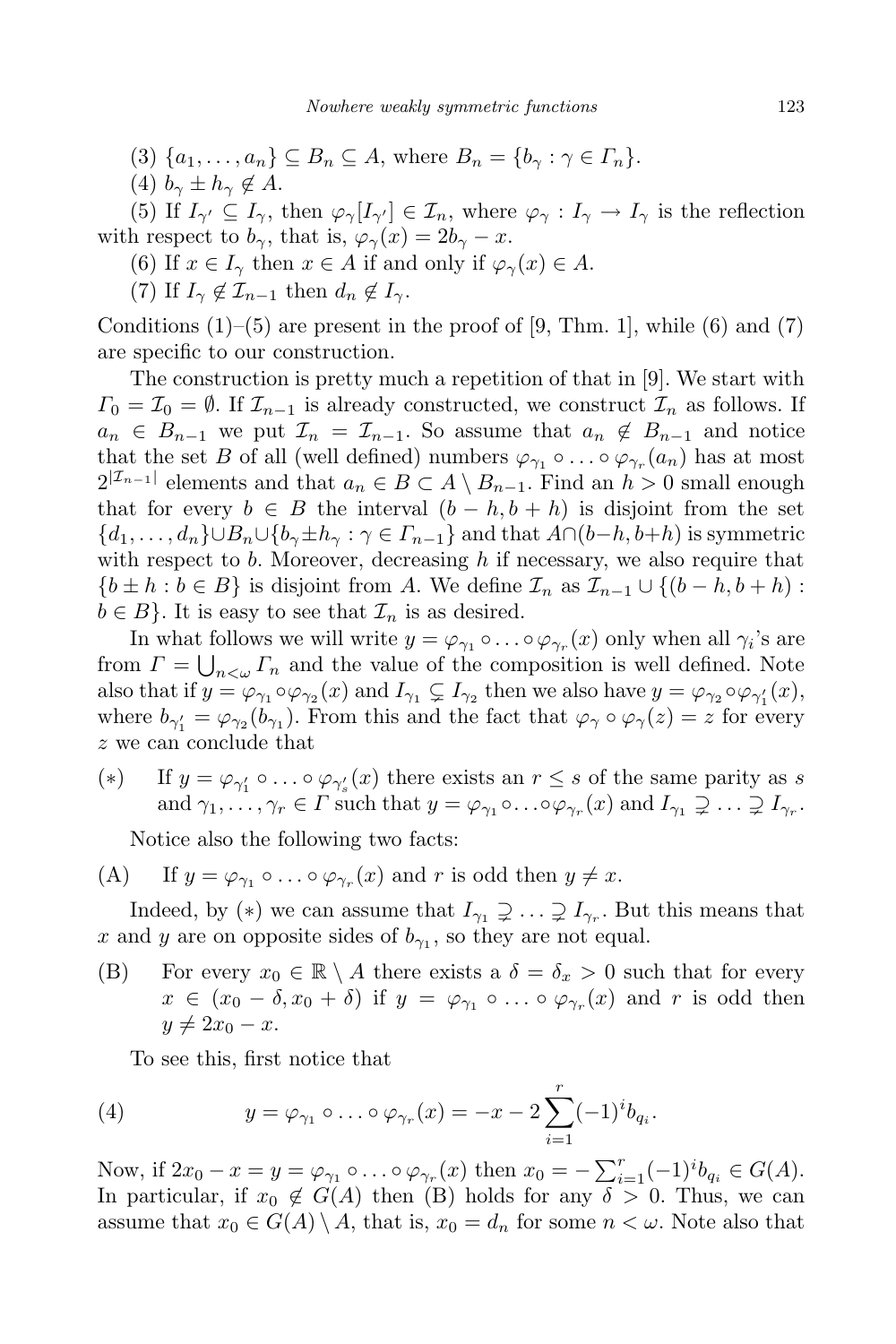if  $x_0$  does not belong to any  $I_\gamma$  then *y* stays on the same side of  $x_0$  that x does and, once again, any  $\delta > 0$  works. So we can assume that  $x_0$  belongs to some  $I_\gamma$  which, by (7), must belong to  $\mathcal{I}_{n-1}$ .

Let  $I_\gamma$  be the unique shortest interval such that  $x_0 \in I_\gamma$  and let  $\delta > 0$ be such that  $(x_0 - \delta, x_0 + \delta) \subset (b_\gamma - b_\gamma, b_\gamma + b_\gamma) \setminus \{b_\gamma\}$ . We will show that this  $\delta$  satisfies (B).

Assume, by way of contradiction, that there is an  $x \in (x_0 - \delta, x_0 + \delta)$ such that  $2x_0 - x = y = \varphi_{\gamma_1} \circ \dots \circ \varphi_{\gamma_r}(x)$  and *r* is odd. By (\*) we can also assume that  $I_{\gamma_1} \supsetneq \ldots \supsetneq I_{\gamma_r}$ .

Since  $b_{q_1}$  stays on one side of each  $I_{q_i}$ ,  $1 < i \leq r$ , the points *x* and  $\varphi_{\gamma_2} \circ$  $\ldots \circ \varphi_{\gamma_r}(x)$  are on the same side of  $b_{q_1}$ . So x and  $2x_0 - x = \varphi_{\gamma_1} \circ \ldots \circ \varphi_{\gamma_r}(x)$ are on opposite sides of  $b_{q_1}$ . But  $x, 2x_0 - x \in (x_0 - \delta, x_0 + \delta) \subset I_{\gamma}$ , implying that  $b_{q_1} \in (x_0 - \delta, x_0 + \delta) \subset I_{\gamma}$ . So,  $I_{\gamma_1} \subsetneq I_{\gamma}$ . However, *x* and  $2x_0 - x = y$ also belong to  $I_{\gamma_1}$ , and so does  $x_0$ , which is between  $x$  and  $2x_0 - x$ . This gives  $x_0 \in I_{\gamma_1} \subsetneq I_{\gamma}$ , contradicting the choice of  $I_{\gamma}$ . This completes the proof of (B).

With (A) and (B) in hand, we can construct the desired function *f*. For this, consider  $\mathbb R$  as vertices of an infinite graph with numbers  $x$  and  $y$ connected by an edge provided  $y = \varphi_{\gamma}(x)$  for some  $\gamma \in \Gamma$ . Also, for each  $x \in \mathbb{R}$  let  $C_x$  stand for all  $y \in \mathbb{R}$  such that there exists a path from *x* to *y*, that is,  $y = \varphi_{\gamma_1} \circ \ldots \circ \varphi_{\gamma_r}(x)$  for some  $\gamma_1, \ldots, \gamma_r \in \Gamma$ .

Note that condition (A) says that our graph has no odd cycles, so we can color it by two colors, 0 and 1, such that no connected vertices have the same color. In fact, if we color each component  $C_x$  that way, then the resulting coloring, a function  $f : \mathbb{R} \to \{0,1\}$ , will have this property. It is easy to see that for any such *f* we will have  $A \subset S(f)$ . To see that we can find such an *f* with  $A = S(f)$ , first note that, by (4), if  $y \in C_x$  then *y* belongs to the group generated by  $A \cup \{x\}$ . Thus each component  $C_x$  is at most countable. We color components  $C_x$  by transfinite induction. We enumerate  $(\mathbb{R} \setminus A) \times \omega$  as  $\langle \langle x_{\xi}, n_{\xi} \rangle : \xi < \mathfrak{c} \rangle$ . Next, at each stage  $\xi < \mathfrak{c}$  we choose and color two new components  $C_{\xi}$  and  $C'_{\xi}$  in the following way. First we choose  $x \in (x_{\xi}, x_{\xi} + \delta_{x_{\xi}}/2^{n_{\xi}})$  such that neither *x* nor  $2x_{\xi} - x$  is in the previously chosen components. Then we choose components  $C_{\xi}$  and  $C'_{\xi}$  containing *x* and  $2x_{\xi}$  – *x*, respectively, and color each in such a way that both *x* and  $2x_{\xi}$  – *x* get the same color. Such a coloring can obviously be chosen if the components  $C_{\xi}$  and  $C'_{\xi}$  are not equal. However, if  $C_{\xi} = C'_{\xi}$  then, by (B), *x* and  $2x_{\xi}$  – *x* must get the same color automatically.

It is easy to see that the coloring function *f* defined that way is as desired. ■

The characterization given in Theorem 1 does not hold for functions with a 3-element range. This follows from the fact that, by [3, Thm. 2], for every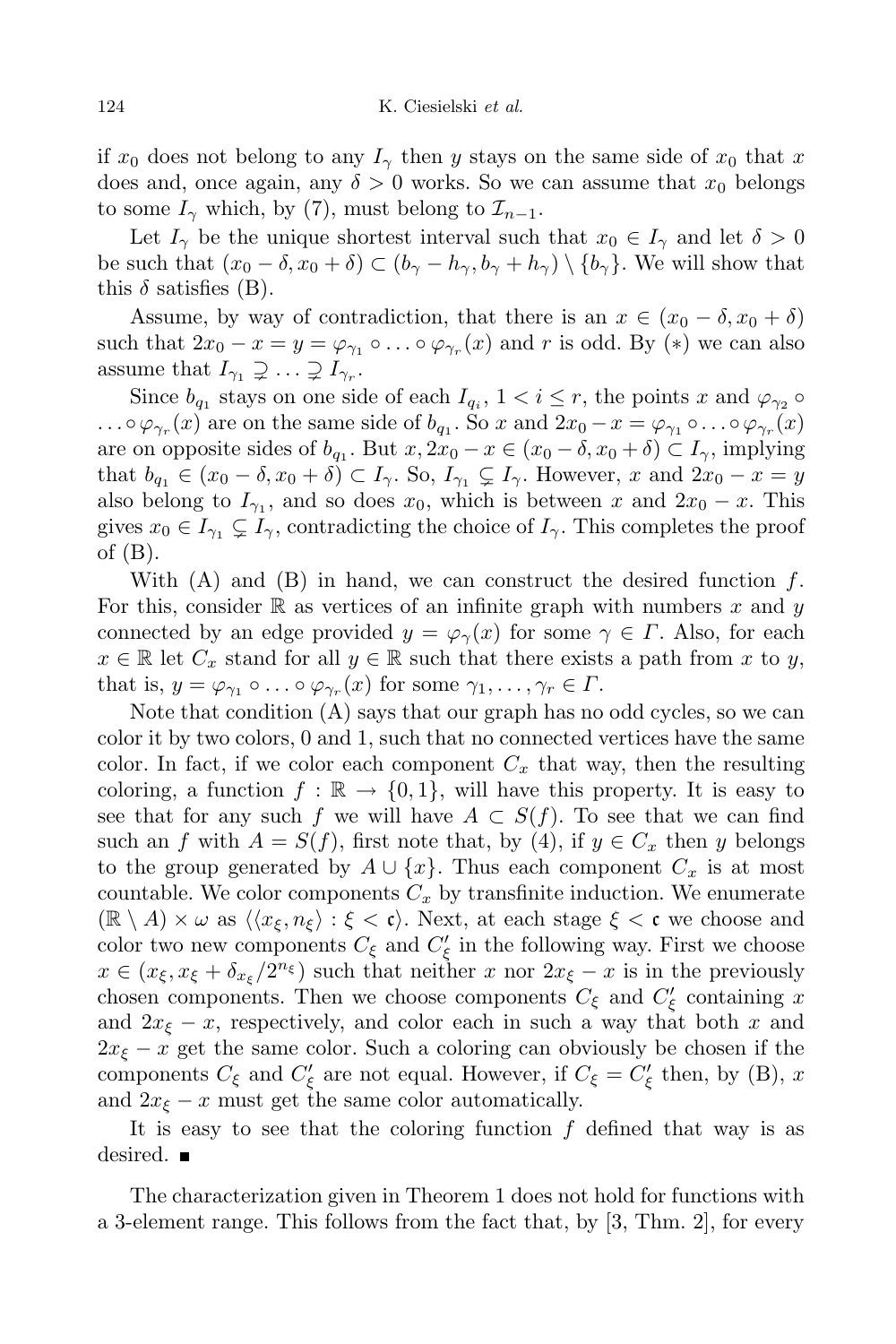Hamel basis  $H \subset \mathbb{R}$  there exists an  $f : \mathbb{R} \to \{0, 1, 2\}$  such that  $H \subset S(f)$ . Since a Hamel basis can be a Bernstein set (see e.g. [5, Cor. 7.3.7]) the set  $S(f)$  for such an *f* needs to be neither meager nor of measure zero.

With Theorem 1 in hand we are ready to prove our second theorem.

*Proof of Theorem 2.* By way of contradiction assume that *f* is nowhere weakly symmetric.

From Theorem 1 we know that  $|S(f)| \leq \omega$ . Translating f if necessary, we can assume that  $0 \notin S(f)$ . Let *V* be an uncountable linear subspace of R over  $\mathbb Q$  disjoint from  $S(f)$ . We will obtain a contradiction with [7, Thm. 2.1] by showing that the restriction function

$$
f \restriction V : V \to \{0, 1\}
$$

is nowhere weakly symmetrically continuous.

So, fix an  $x \in V$ . Since f is not weakly symmetric at x there exists an  $\varepsilon > 0$  such that  $(0, \varepsilon) \cap T_x = \emptyset$ . We will show that this implies that we also have  $(0, \varepsilon) \cap S_x \cap V = \emptyset$ . We assume that

$$
f(x) = 0,
$$

the argument for  $f(x) = 1$  being essentially the same.

By way of contradiction assume that there is an  $h \in (0, \varepsilon) \cap S_x \cap V$ . Then  $f(x-h) = f(x+h)$  is not equal to  $f(x) = 0$  since  $h \notin T_x$ . In particular,

$$
f(x-h) = f(x+h) = 1.
$$

Since f is not weakly symmetric at  $x + h$  and at  $x - h$  we can find a  $\delta \in (0, \varepsilon - h)$  such that  $(T_{x-h} \cup T_{x+h}) \cap (0, \delta) = \emptyset$ .

Since  $x - h \in V \subset \mathbb{R} \setminus S(f)$  there exists a  $t \in (0, \delta) \cap (0, h) \cap S_{x-h}$ . Then  $f((x-h)-t) = f((x-h)+t) \neq f(x-h) = 1$ , since  $t \in S_{x-h} \setminus T_{x-h}$ . Thus,

$$
f((x - h) - t) = f((x - h) + t) = 0.
$$

Since  $h + t \in (0, \varepsilon) \subset \mathbb{R} \setminus T_x$  and  $f((x - h) - t) = f(x) = 0$  we conclude that  $f((x+h)+t) = 1.$ 

Similarly  $h - t \in (0, \varepsilon) \subset \mathbb{R} \setminus T_x$  and  $f((x - h) + t) = f(x) = 0$  imply that  $f((x+h)-t)=1.$ 

Thus  $f((x+h)+t) = f((x+h)-t) = f(x+h) = 1$ , contradicting the fact that  $t \notin T_{x+h}$ .

Now for  $f : \mathbb{R} \to \mathbb{R}$  let  $T(f)$  be the set of all  $x \in \mathbb{R}$  such that f is not weakly symmetric at x. In this notation Theorem 2 says that  $T(f) \neq \mathbb{R}$  for every function  $f : \mathbb{R} \to \{0,1\}$ . One might suspect that a characterization similar to that from Theorem 1 may also be true for  $T(f)$ . This, however, is not true.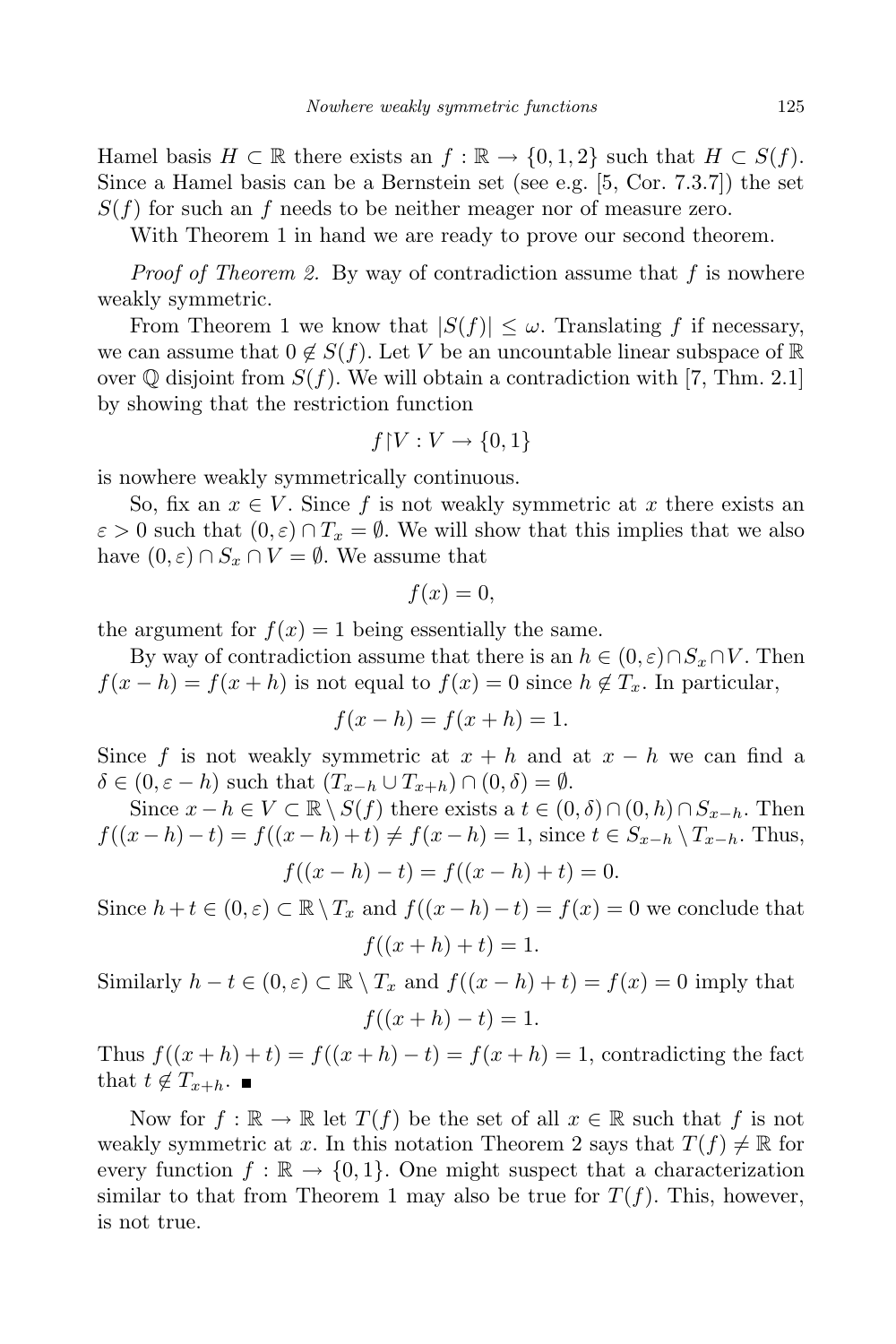EXAMPLE 4. *There exists* an  $f : \mathbb{R} \to \{0,1\}$  *such* that  $T(f)$  *is not meager.*

*Proof.* Let  $f_0 : \mathbb{R} \to \mathbb{N}$  be the function from [7, Cor. 1.2]. For this function none of the level sets  $f_0^{-1}(n)$  contains an arithmetic progression of length 3. Let  $n \in \mathbb{N}$  be such that  $f_0^{-1}(n)$  is not meager and let  $f$  be the characteristic function of the set  $f_0^{-1}(n)$ . It is easy to see that  $f_0^{-1}(n) \subset T(f)$ .

Clearly, the same argument also gives a function  $f : \mathbb{R} \to \{0, 1\}$  for which the set  $T(f)$  is not of measure zero.

The following fact is also worth mentioning here.

PROPOSITION 5 (Szyszkowski [11]). *For every*  $B \subset \mathbb{R}$  *there exists an*  $f: \mathbb{R} \to \mathbb{N}$  *for which*  $S(f) = B$ *.* 

We do not know whether its weakly symmetric analog is also true. Therefore the following question remains open.

PROBLEM 6. Is it true that for every  $B \subset \mathbb{R}$  there exists an  $f : \mathbb{R} \to \mathbb{N}$ for which  $T(f) = B$ ?

**3. Nowhere almost weakly symmetric function with two-element range.** We start this section with the proof of Theorem 3. Since the equivalences (i)*⇔*(ii)*⇔*(iii) are known it remains to show (i)*⇔*(iv)*⇔*(v). This follows immediately from the following theorem.

Theorem 7. *Let κ be an infinite cardinal number and let W be a linear subspace of* R *over* Q*. The following conditions are equivalent.*

 $\mathcal{L}(\text{i}) |W| \leq \kappa^+.$ 

(ii) *There exists* a *function*  $f : \mathbb{R} \to \{0,1\}$  *such that*  $|T_x \cap W| \leq \kappa$  *for*  $every \; x \in W$ .

(iii) *There exists* a *function*  $f : \mathbb{R} \to \{0,1\}$  *such that for every*  $x \in W$ *there exists* an  $\varepsilon_x > 0$  *such that*  $|T_x \cap W \cap (0, \varepsilon_x)| \leq \kappa$ .

We will prove Theorem 7 only for  $\kappa = \omega$  which is enough to get Theorem 3. The proof of the general case is essentially the same. (Though it also requires a simple generalization of the first part of Theorem 3.) So, in the rest of the argument we assume that  $\kappa = \omega$ .

Since  $T_x \subset S_x$ , the implication (i) $\Rightarrow$ (ii) follows from the first part of Theorem 3. Clearly (ii) implies (iii). Thus, it is enough to prove that (iii) implies (i).

In the proof we will need the following lemma.

LEMMA 8. Let  $f : \mathbb{R} \to \{0,1\}$  and let V be a linear subspace of  $\mathbb{R}$ over Q. If  $Z = \{x \in V : \exists \varepsilon > 0 \ (|S_x \cap V \cap (0, \varepsilon)| \leq \omega)\}\$  then  $|Z| \leq \omega_1$ .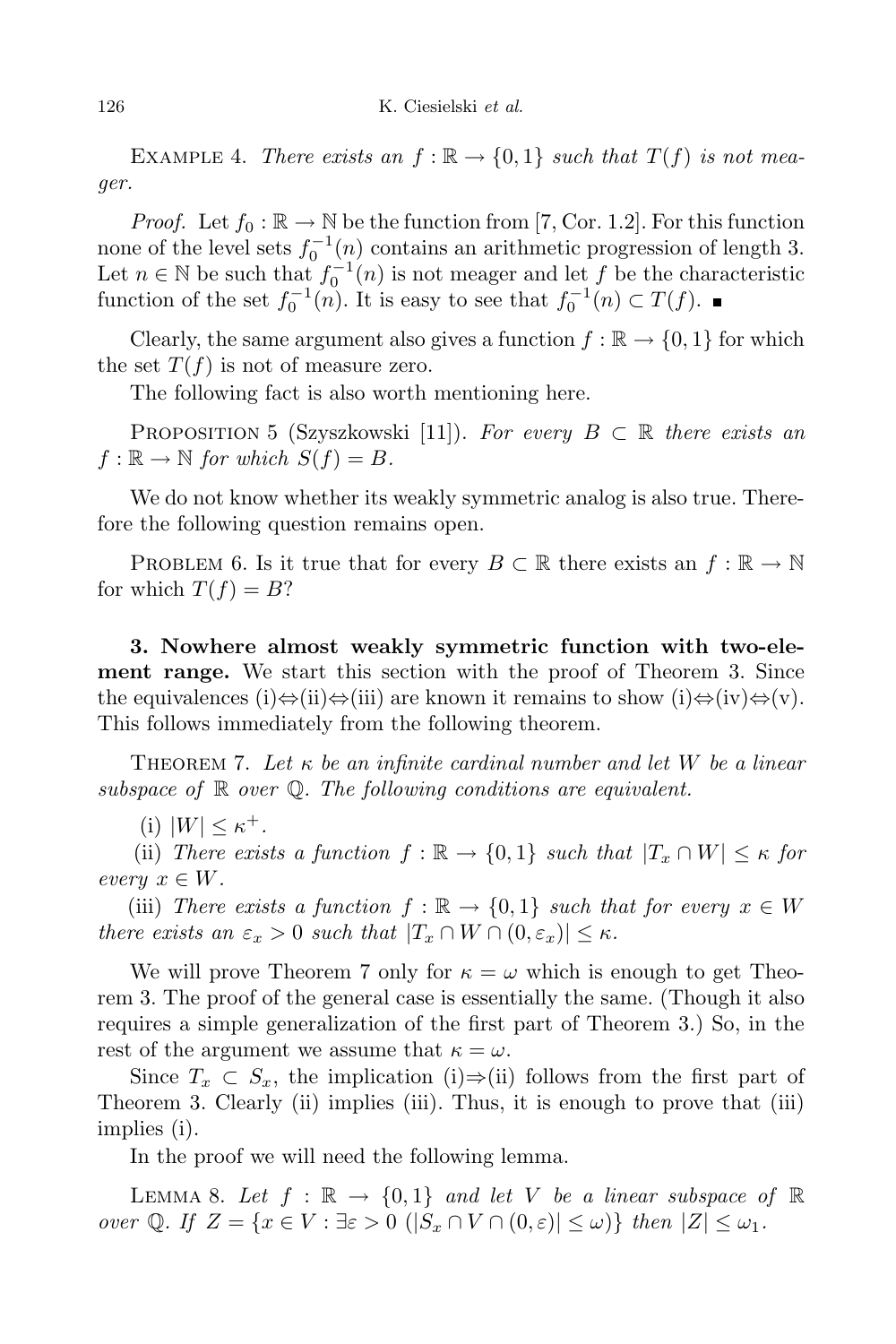*Proof.* The proof is essentially identical to that for (iii) $\Rightarrow$ (i) from Theorem 3 as presented in [5, Thm. 7.4.4]. Just assume, by way of contradiction, that  $|Z| > \omega_1$  and choose  $B \subset Z$  of cardinality  $\omega_2$  which is linearly independent over  $\mathbb Q$ . For this choice of *B* the intact proof presented in [5, Thm. 7.4.4] gives the desired contradiction.

*Proof of Theorem 7.* Let *f* be as in (iii) and, by way of contradiction, assume that  $|W| \geq \omega_2$ . Let  $Z_0$  be as in Lemma 8 with  $V = W$ . By shifting the domain of *f* if necessary, we can assume that  $0 \notin Z_0$ . Let *V* be a linear subspace of *W* over  $\mathbb{Q}$  such that  $|V| \geq \omega_2$  and  $V \cap Z_0 = \emptyset$ . Apply again Lemma 8 to get a set *Z* working for *f* and this *V*. Then  $|V \setminus Z| \geq \omega_2$ .

Fix an  $x \in V \setminus Z$ . By (iii) we can choose an  $\varepsilon > 0$  with the property that  $|T_x \cap W \cap (0, 2\varepsilon)| \leq \omega$ . Since  $x \notin Z$  we can also find an  $h \in (0, \varepsilon) \cap S_x \cap V \setminus T_x$ . In particular  $f(x - h) = f(x + h)$ . Next, assume that

$$
f(x) = 0,
$$

the argument for  $f(x) = 1$  being essentially the same. Then

$$
f(x-h) = f(x+h) = 1,
$$

since  $h \notin T_x$ . Let  $\delta \in (0, h)$  be such that the set  $T = (T_{x-h} \cup T_{x+h}) \cap W \cap (0, \delta)$ is countable. Since  $x - h \in V \subset W \setminus Z_0$ , the set  $S_{x-h} \cap W \cap (0, \delta)$  is uncountable. In particular, there exists a  $t \in S_{x-h} \cap W \cap (0, \delta) \setminus T$  such that

$$
h+t, h-t \in (0, 2\varepsilon) \setminus T_x.
$$

Then  $f((x-h)-t) = f((x-h)+t) \neq f(x-h) = 1$ , since  $t \in S_{x-h} \setminus T_{x-h}$ . Thus,

$$
f((x - h) - t) = f((x - h) + t) = 0.
$$

Since  $h + t \notin T_x$  and  $f((x - h) - t) = f(x) = 0$  we conclude that

$$
f((x+h)+t) = 1.
$$

Similarly  $h - t \notin T_x$  and  $f((x - h) + t) = f(x) = 0$  imply that

$$
f((x+h)-t)=1.
$$

Thus  $f((x+h)+t) = f((x+h)-t) = f(x+h) = 1$ , contradicting the fact that  $t \notin T_{x+h}$ .

Let us finish with a remark that Theorem 7 can be proved with *W* being replaced by any additive subgroup of R.

The above theorems show that, under CH, for a function  $f : \mathbb{R} \to \{0, 1\}$ the sets  $S_x$  and  $T_x$  can be countable. Can we make them any smaller? Can they all be, for example, nowhere dense? The following two theorems show that this is not possible. In what follows  $\mathcal{M}_0$  and  $\mathcal{M}$  will stand for the ideals of nowhere dense and meager subsets of R, respectively.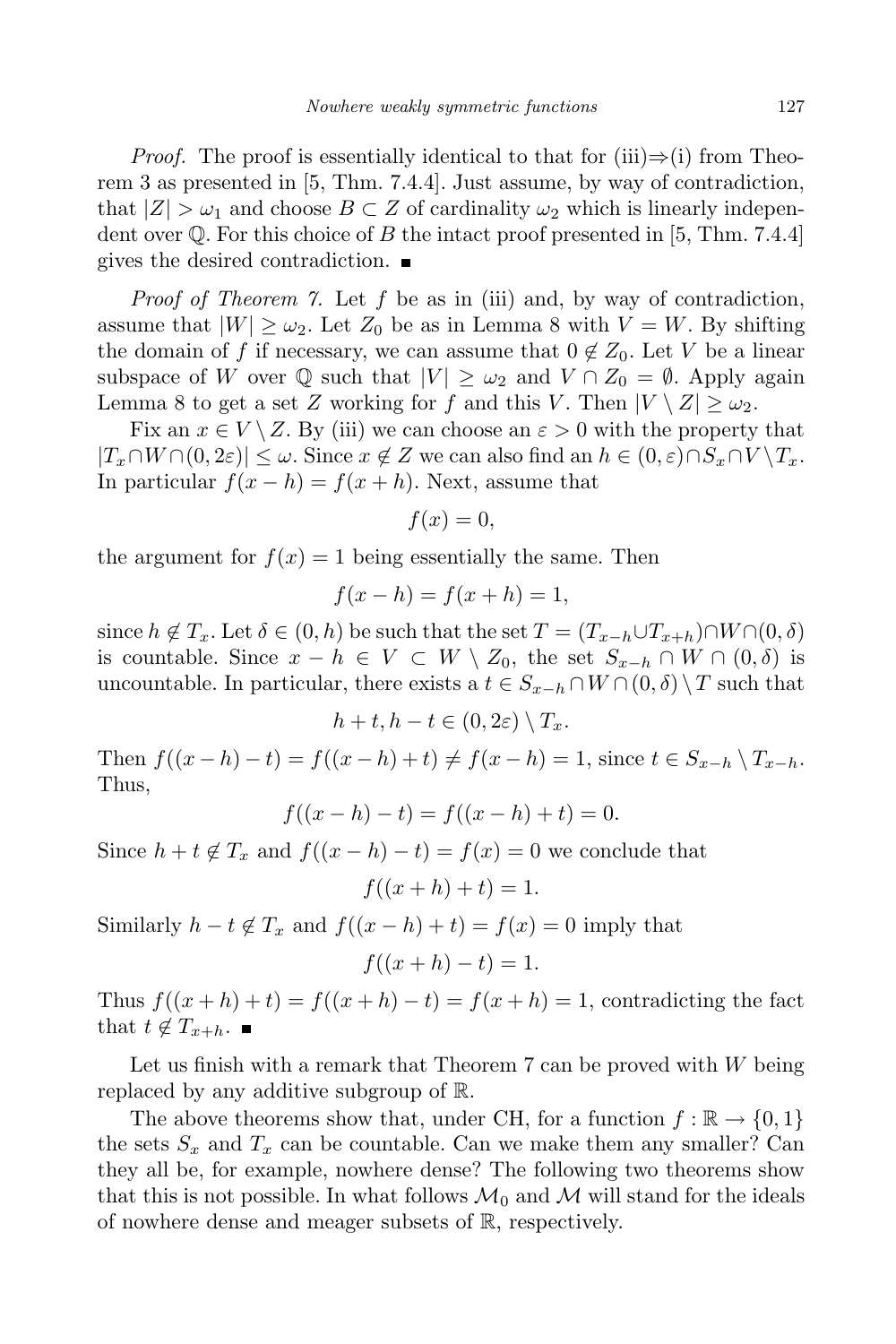THEOREM 9. Let  $f : \mathbb{R} \to \{0,1\}$ ,  $M \in \mathcal{M}$ , and V be a linear subspace  $of \mathbb{R}$  *over*  $\mathbb{Q}$ *. If*  $S_x^M = \{h \in S_x \cap V : h \notin \pm(x - M)\}$  *and* 

$$
Z = \{x \in V : \exists \varepsilon > 0 \ (S_x^M \cap (0, \varepsilon) \in \mathcal{M}_0)\}
$$

*then*  $Z \in \mathcal{M}$ *.* 

*Proof.* By way of contradiction assume that  $Z \notin M$ . So, we also have *V* ∉ *M*. For every  $x \in Z$  let  $n_x \in \mathbb{N}$  be such that the set

$$
C_x = S_x^M \cap (0, 1/n_x)
$$

is nowhere dense. The sets  $Z_n = \{x \in Z \setminus M : n_x = n\}$  form a countable partition of  $Z \setminus M \notin \mathcal{M}$ , so there exists an  $n \in \mathbb{N}$  such that  $Z_n \notin \mathcal{M}$ . Let *U* be an open interval of length less than  $1/n$  such that the set  $L = Z_n \cap U$  is nowhere meager in *U*. Note that  $n_x = n$  for all  $x \in L$ . Moreover, if

$$
C_x^* = C_x \cup \pm (x - M) \in \mathcal{M}
$$

then  $S_x \cap V \cap (0, 1/n) \subset C_x^*$  so that

(5) 
$$
f(x-h) \neq f(x+h) \quad \text{for } x \in L \text{ and } h \in (0,1/n) \cap V \setminus C_x^*,
$$

and

 $|x - y| < 1/n$  for every  $x, y \in L$ .

Let  $x = t_0 \in L$  and let  $\{t_m : 0 < m < \omega\}$  be a dense subset of  $L \setminus (x \pm C_x^*)$ . Moreover, let *K* be an additive subgroup generated by  $\{t_m : m < \omega\}$  and choose a

(6) 
$$
z \in L \setminus \bigcup_{i < \omega} (K \pm C_{t_i}^*),
$$

 $z \neq x$ . Moreover, choose  $y = t_m \notin \{x, z\}$  such that

$$
(7) \t\t y \notin x \pm C_z.
$$

Such a choice is possible since  $C_z$  is nowhere dense and  $t_m$ 's are dense in  $U$ . Next define

 $a = x - y + z$ ,  $b = x + y - z$ ,  $c = -x + y + z$ .

Then  $(a + b)/2 = x$ ,  $(b + c)/2 = y$ , and  $(c + a)/2 = z$ . We show that

(8) 
$$
f(a) \neq f(b), \quad f(b) \neq f(c), \quad f(c) \neq f(a),
$$

which gives us the desired contradiction, since the points *a*, *b*, and *c* are distinct and *f* admits only two values. But (8) follows immediately from (5) and

(9) 
$$
|a-x| \notin C_x^*,
$$
  $|b-y| \notin C_y^*,$   $|c-z| \notin C_z^*,$ 

since we obviously have  $|a-x|, |b-y|, |c-z| \in (0, 1/n) \cap V$ . But (9) follows easily from (6) and (7):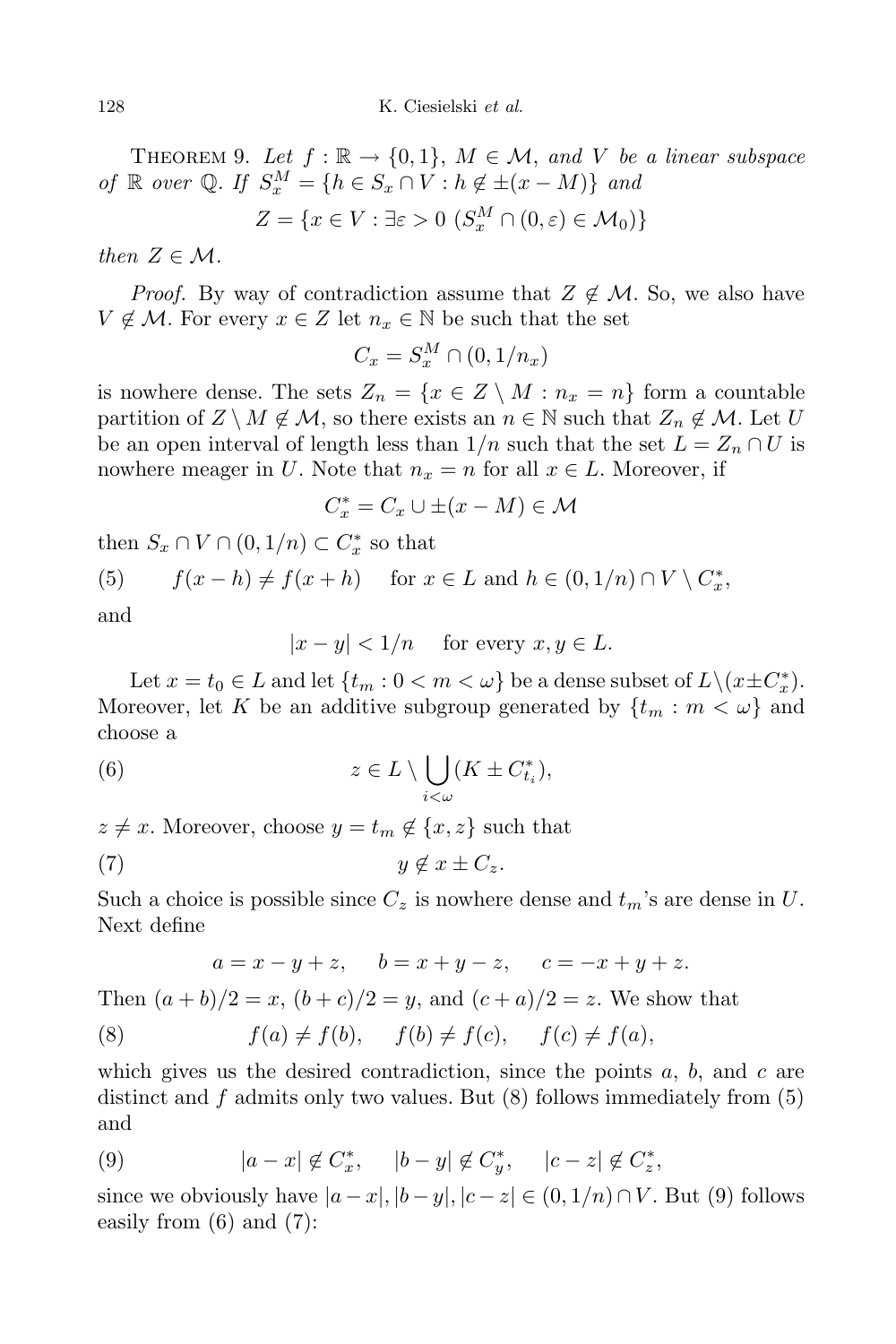$|a - x| \notin C^*$ , since otherwise we would have  $z - y = a - x \in \pm C^*$  and  $z \in y \pm C_x^*$ , contradicting (6).

 $|b - y| \notin C^*$ , since otherwise we would have  $z - x = y - b \in \pm C^*$  and  $z \in x \pm C_y^*$ , again contradicting (6).

*|c* − *z|*  $\notin C_z^*$ , since otherwise the point *y* − *x* = *c* − *z* would belong to the set  $\pm C_z^* = \pm [C_z \cup \pm (z-M)]$ . However,  $y-x \in \pm C_z$  implies that  $y \in x \pm C_z$ , contradicting (7). On the other hand if  $y - x \in \pm (z - M)$ , then  $z \in K + M$ , contradicting  $(6)$ .

THEOREM 10. Let  $f : \mathbb{R} \to \{0, 1\}$ . If

$$
U = \{x \in \mathbb{R} : \exists \varepsilon > 0 \ (T_x \cap (0, \varepsilon) \in \mathcal{M}_0)\}\
$$

*then*  $\mathbb{R} \setminus U \notin \mathcal{M}$ .

*Proof.* The proof is quite similar to that for Theorem 7. By way of contradiction assume that  $U^c = \mathbb{R} \setminus U \in \mathcal{M}$ . Let  $Z_0 \in \mathcal{M}$  be from Theorem 9 used with  $V = \mathbb{R}$  and  $M = \emptyset$ . Then apply again Theorem 9 with  $V = \mathbb{R}$ and  $M = Z_0 \cup U^c$  to get a set  $Z \in \mathcal{M}$ .

Next fix an  $x \in \mathbb{R} \setminus (Z \cup U^c)$ . We assume that

$$
f(x) = 0,
$$

the argument for  $f(x) = 1$  being essentially the same. Since  $x \in U$  we can choose an  $\varepsilon > 0$  such that  $T_x \cap (0, \varepsilon) \in \mathcal{M}_0$ . Since  $x \notin Z$  we have  $S_x^M \cap (0, \varepsilon)$  $\notin \mathcal{M}_0$ . Thus, there exists a non-empty open interval  $J_0 \subset (0,\varepsilon) \setminus T_x$  intersecting  $S_x^M = S_x \setminus \pm (x - M)$ . Let  $h \in S_x^M \cap J_0$ . Then

$$
f(x-h) = f(x+h) = 1,
$$

since  $h \in S_x \backslash T_x$ . Since  $h \notin \pm(x-M)$  we have  $x \pm h \in \mathbb{R} \backslash M = U \backslash Z_0$ . So there exists a  $\delta > 0$  such that the set  $T = (T_{x-h} \cup T_{x+h}) \cap (0, \delta)$  is nowhere dense. Decreasing  $\delta$  if necessary, we can also assume that  $J = (h - \delta, h + \delta) \subset J_0$ . Next, since  $x - h \notin Z_0$ , we can find a  $t \in S_{x-h} \cap (0, \delta) \setminus T$ .

Then  $f((x-h)-t) = f((x-h)+t) \neq f(x-h) = 1$ , since  $t \in S_{x-h} \backslash T_{x-h}$ . Thus,

$$
f((x - h) - t) = f((x - h) + t) = 0.
$$

But  $h \pm t \in J \subset J_0 \subset (0,\varepsilon) \setminus T_x$  and  $f(x-(h \pm t)) = f(x) = 0$  imply that  $f(x + (h \pm t)) = 1.$ 

Thus  $f((x+h) \pm t) = f(x+h) = 1$ , contradicting the fact that  $t \notin T_{x+h}$ .

## **References**

[1] F. Bagemihl, *Independent sets and second category*, Order 7 (1990), 65–66.